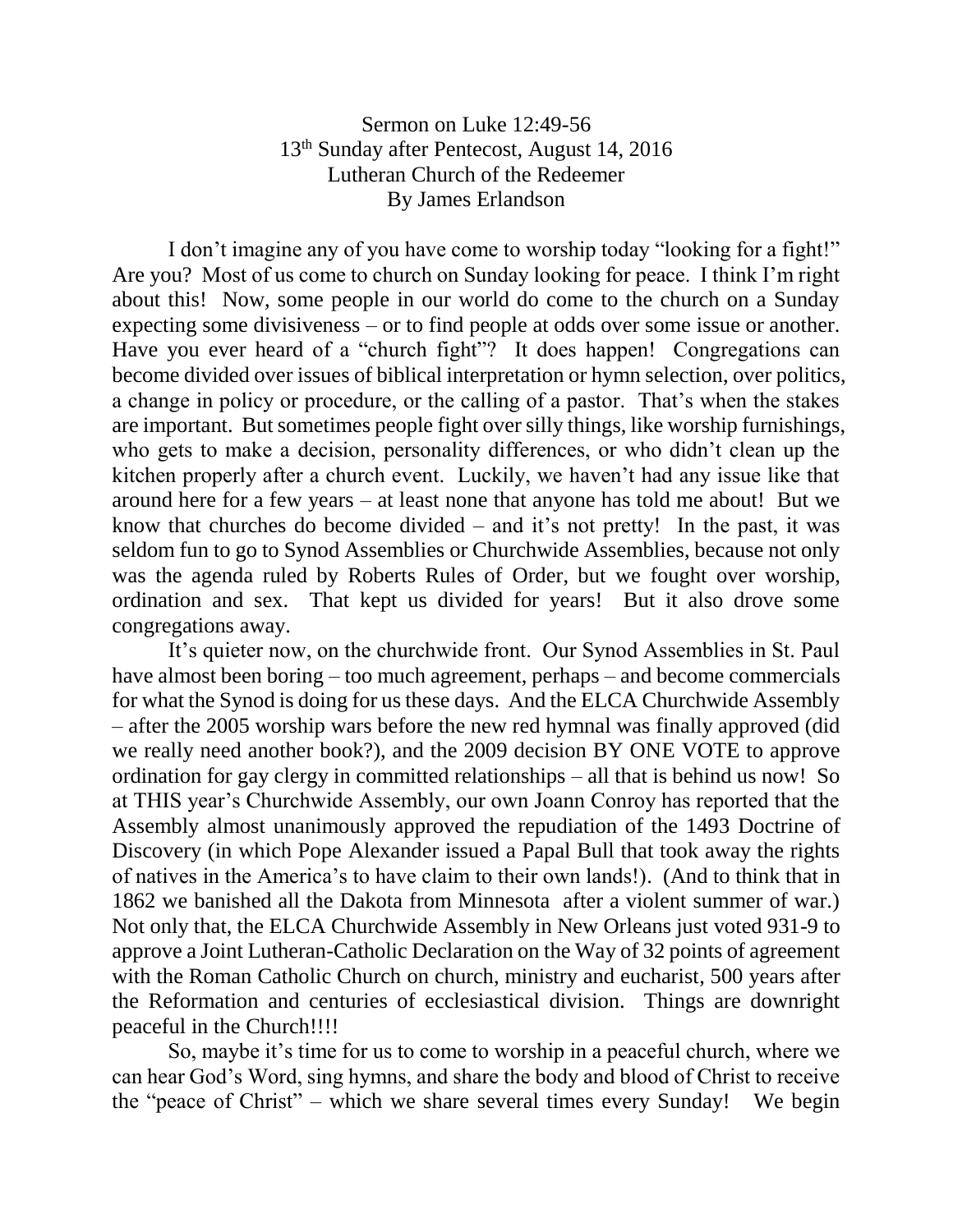worship invoking the peace of Christ, we share the peace of Christ before receiving holy communion, and we close worship with a blessing of "*Go in peace. Serve the Lord.*" We come to worship seeking peace and comfort here in this place, which we call the house of God, away from the divisions, the struggles, and the challenges of life outside these doors. No, we don't want divisions here – often division in the church drives us away, because we expect to find the peace of God in this place, if nowhere else! For most of us come to the church as a *sanctuary* – a "holy place" set apart for you and me to meet with God to pray, hear God's word and sing our Creator's praises – apart from the noise and divisiveness of the world around us.

So what does it mean that Jesus tells his disciples in the gospel today to say "*I have come to bring fire to the earth!...Do you think I have come to bring peace to the earth? No, I tell you, but rather division!...they will be divided father against son and son against father, mother against daughter and daughter against mother, mother-in-law against her daughter-in-law and daughter-in-law against mother-inlaw.*" Really, Jesus? Is this the same person who said "Peace be with you" to his disciples at the Last Supper, and when he appeared to them after his resurrection from the dead?

This is truly a great paradox! Thankfully, we are Lutherans – and living in paradox is normal to us! We love the gray areas, the misunderstandings, and when two opposite thoughts can both equally be true, we are most happy! That Jesus came to bring both the peace of God, and we have division because of it, well, what could be better than that for us to ponder today? I know, you'd rather that your truth would be black or white, or clearly one thing and not the other, right? That's what most people want, and seek from the truth! That's why many go to church. But you and me? We want to know the real truth, which includes wisdom that can come from both sides of a question. For we are Lutherans! And although Jesus brings to us the key to knowing the truth of God, the heart of all wisdom, it is equally true that the truth brings great division, because not one of us can claim to have the corner on the full truth! I know that I don't!

So we recognize that most of us are seeking peace and comfort today, through the truth of God's Word, in Christ Jesus. There's nothing wrong with that. Jesus even encourages this, in most of the gospels! But today, in this passage, Jesus says that even though it is good to seek the ultimate peace of God, there is a caution, here. It is found in what I call the theology of "*Yes, but!"* This is true, but every truth has an exception! For every majority opinion has a minority dissent (as we see in all Supreme Court decisions).

The truth of God's mercy, compassion, and unconditional love for all people, without exception, can lead us to our ultimate peace with God. (As we read in Paul's letter to the Romans, chapter 5, *"Therefore, since we are justified by faith, we have peace with God through our Lord Jesus Christ."* But Jesus also had experienced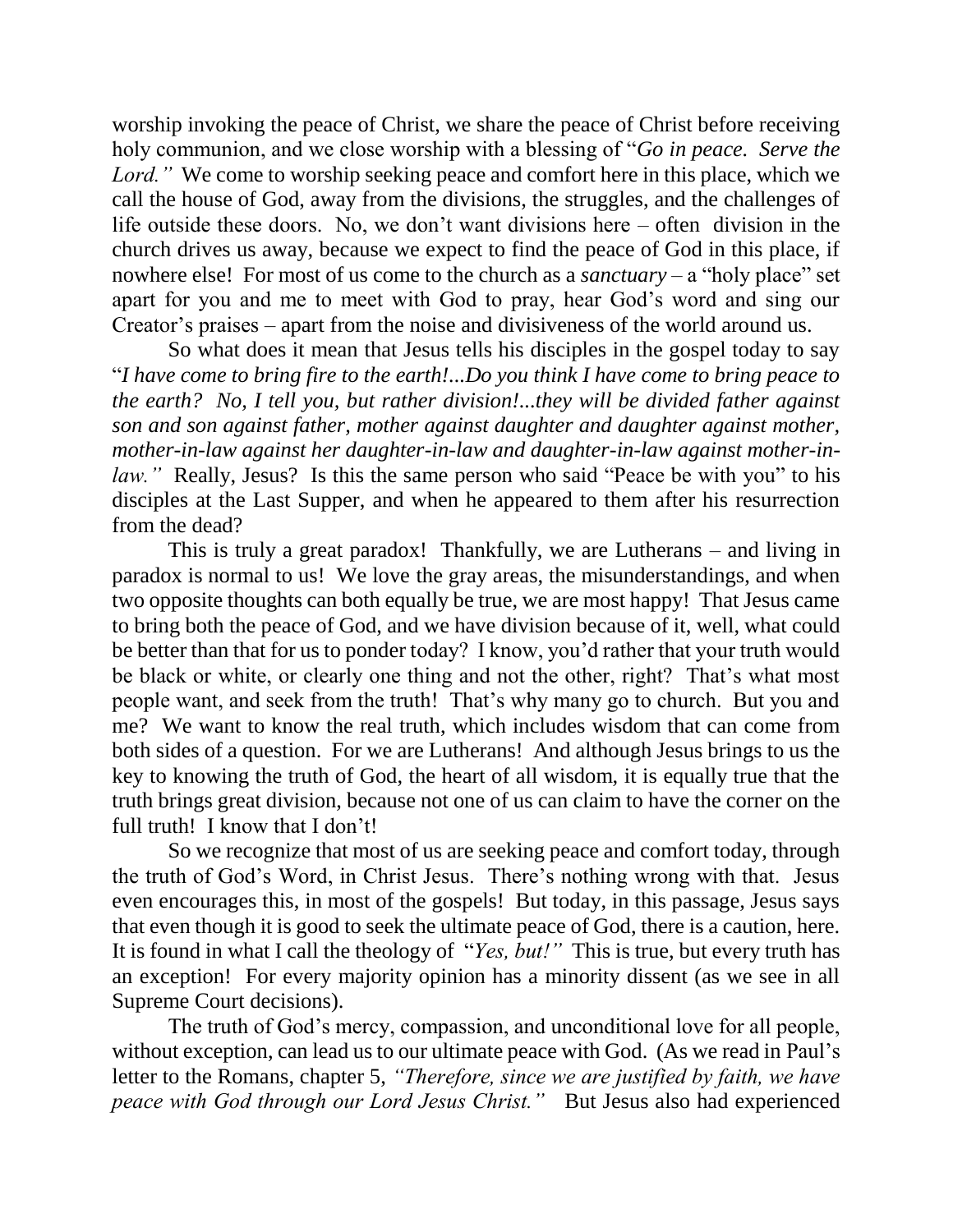division and the anger of his own people in Nazareth when he had preached his first sermon in his home synagogue. When he quoted the prophet Isaiah, to say he had come to bring good news to the poor, everyone spoke well of him. But then Jesus became specific, preaching about those times when God's favor came to those who were NOT Jews, when Gentiles were cleansed and not God's people, and the people in the synagogue became enraged, got up and were ready to throw Jesus, their hometown prophet, off the edge of a cliff! The same thing happened when Jesus challenged the hypocrisy of religious leaders. The good news of God that Jesus shared often brought division – and in the end, led him to death on the cross!

So, Jesus warned his disciples to think clearly about what his "peace" meant when he said it. To Jesus "peace" began with the good news of justice and compassion for those who were poor and oppressed among his people – oppressed not only by the Romans, but also by their own religions leaders. Do you know what the *Roman Pax* was – the Roman "peace"? It was the "peace" that came as the absence of war – enforced by the power of Roman legions, who came to occupy a country by force, in exchange for "peace". This peace meant that the legal language became Latin and not Hebrew or Aramaic. A nation's own laws, culture and religious traditions were second to the laws, culture and religion of Rome (which was to worship Roman gods and Caesar). That's not really peace – it is oppression, bringing safety only to those who bowed down or were enriched by it. If you rebelled, questioned or challenged Rome – there was the cross.

Jesus told the truth – the whole truth – that the peace of God which he proclaimed was not based on selling out to the Roman *pax*, but challenged it with the truth of God – meaning justice and compassion for all, no matter how much of an "outcast" you are. He also just didn't "blame the Romans" for all their troubles. Jesus challenged his followers to look deep inside themselves, and the society they lived in – even their core beliefs! Being a witness for this kind of peace could only bring division and controversy to his followers – were they ready for this? Even if it brought division to their own families – to parents who held to their Jewish faith when their children followed Jesus' new path? Were they prepared for the cost?

How about you – and me? Are we ready for the cost that proclaiming Jesus truth – which includes not only the peace of God but also God's justice, compassion and inclusion? Today there is plenty of controversy and division in society, brought to the front pages of newspapers and dinner tables in every home, in this election year. Every household may be divided by this presidential election, when candidates raise fears about their opponents, and some use fear of our neighbors and of immigrants and Muslims as a campaign strategy. How much division is caused in communities and churches when saying the words "Black Lives Matter" is interpreted as meaning other lives matter less, or police lives don't matter, when it started as a movement to simply say "Stop Killing Us?" When we want to bring